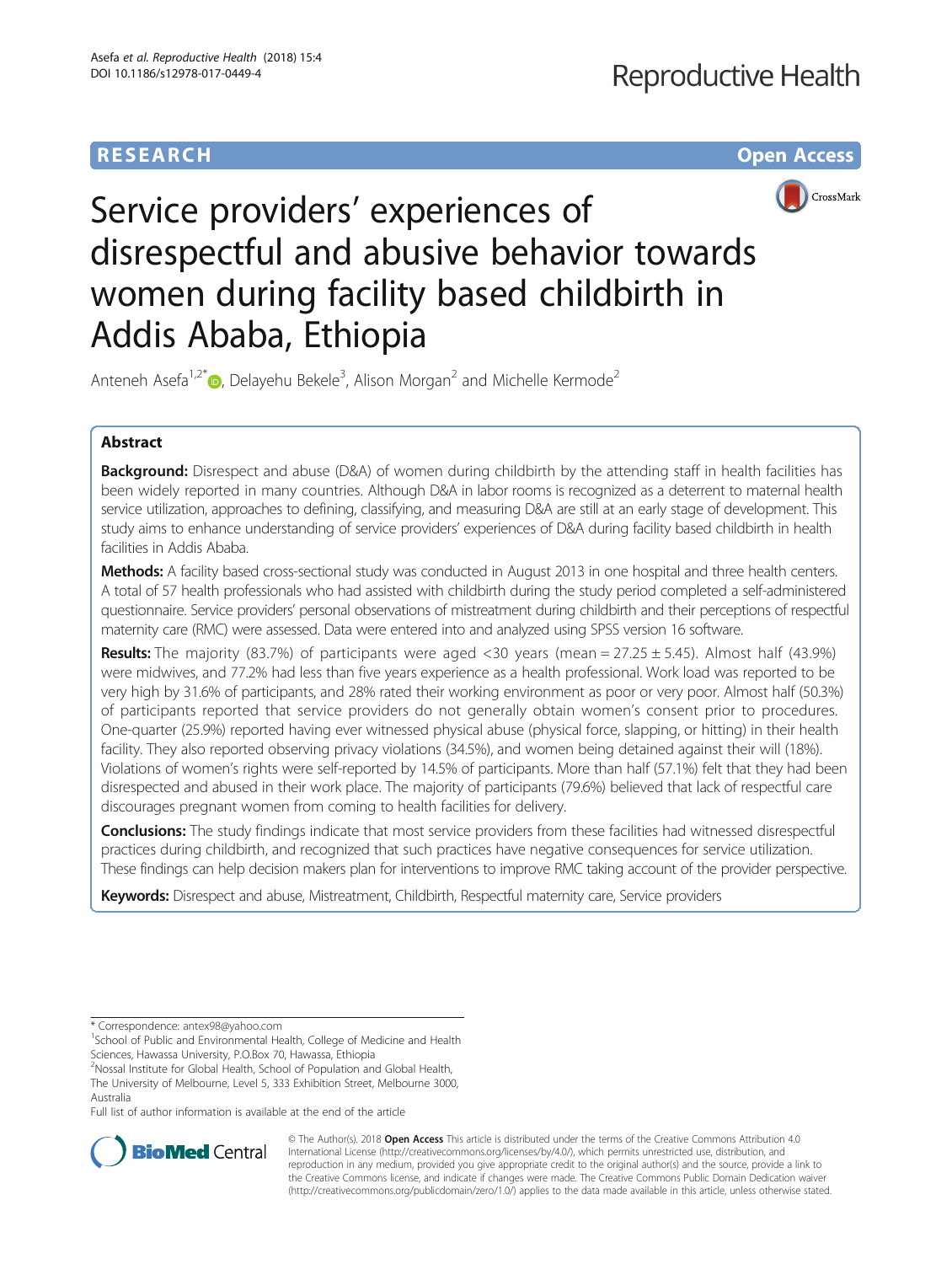# Plain English summary

Disrespect and abuse (D&A) during facility based childbirth involves provision of care that is undignified and humiliating to women. D&A is one of the main factors discouraging women from giving birth in health facilities. As an emerging area of research, standard definitions and measurement approaches to D&A are currently lacking.

This paper presents findings of a study conducted among health service providers who attend women during childbirth to assess their experiences of disrespectful and abusive practices. Fifty-seven service providers from one hospital and three health centers located in Addis Ababa, Ethiopia, completed a questionnaire. Half of the service providers reported that fellow service providers do not generally seek consent from women before performing procedures. One-quarter had witnessed fellow service providers using physical force on a woman during childbirth. Detention of women in health facilities was reported by almost one-fifth of service providers. The majority (80%) of service providers believed that D&A discourages women from giving birth in health facilities. Disrespect of the service providers themselves was also reported with more than half (57.1%) feeling that they had been disrespected and abused in their current workplace.

# Background

Maternal mortality remains a major challenge in most low and middle-income countries (LMIC) such as Ethiopia, where the maternal mortality ratio was reported to be 412 per 100,000 live births in 2015 [[1, 2](#page-6-0)]. Though improving over recent years, poor utilization of maternal health services remains a problem, and undermines the country's maternal mortality reduction goals [[1, 3\]](#page-6-0). Between 2000 and 2015, maternal mortality in Ethiopia was reduced by 52.7% from 871 to 412 per 100,000 live births [[1, 3\]](#page-6-0). In the same 15 year period (2000–2015), the proportion of births occurring in health facilities increased five-fold from 5% to 26% [\[1](#page-6-0), [3](#page-6-0)]. While these gains are encouraging, it is still the case that a substantial majority of women are not delivering their babies in health facilities.

As revealed by several studies and national surveys, lack of courtesy and respect in health facilities and perceived poor quality of care are linked to low uptake of maternal health care services in almost all geographical regions of the country [\[4](#page-6-0)–[11](#page-6-0)]. The presence of hostile or insensitive staff [\[7](#page-6-0)], disallowance of birth companions [\[7\]](#page-6-0), disrespectful care [\[12](#page-6-0)], women's lack of autonomy [[6\]](#page-6-0) and privacy [\[13](#page-6-0)], inadequate facilities in labor wards [\[14\]](#page-6-0), and abuse by staff [\[14](#page-6-0)] are among the constellation of factors that actively deter women from attending for facility-based childbirth. These studies all

report practices and conditions that characterize what has come to be known as disrespect and abuse (D&A), which not only discourages women from attending for facility-based deliveries but also denies their rights to high quality childbirth services as declared by the United Nations [[15, 16](#page-6-0)].

To date, there is no standardized definition of D&A during childbirth, also known as 'mistreatment' or 'obstetric violence'. Freedman and colleagues proposed a preliminary definition as "interactions or facility conditions that local consensus deems to be humiliating or undignified, and those interactions or conditions that are experienced as or intended to be humiliating or undignified" [[17](#page-6-0)]. Triggered by the high levels and severity of D&A reported across the world, in 2014 the World Health Organization drafted and endorsed a statement that aims to prevent and eliminate D&A during childbirth globally by advancing respectful maternity care (RMC) [\[18](#page-6-0)]. RMC is defined as "the humane and dignified treatment of a childbearing woman throughout her pregnancy, birth, and the period following childbirth" [[19](#page-6-0)] and embodies: respecting woman's choices and rights, treating her with reverence, and manifesting supportive communications and actions [[19](#page-6-0)–[22](#page-7-0)]. In response, there have been moves to draft and adopt a consensual definition of D&A [\[17](#page-6-0)], establish more comprehensive typologies of D&A [\[23](#page-7-0)], and develop standardized measurement tools [\[24\]](#page-7-0).

A landscape analysis undertaken by Bowser and Hill (2010), established a framework depicting factors contributing to D&A [[16\]](#page-6-0). In 2015, Bohren and colleagues conducted a mixed-method systematic review to further categorize D&A [\[23\]](#page-7-0). Seven categories of D&A were generated: physical abuse, verbal abuse, sexual abuse, stigma and discrimination, failure to meet professional standards of care, poor rapport between women and providers, and health system conditions and constraints. Although several qualitative studies describing mistreatment during childbirth have been conducted [[16,](#page-6-0) [23, 25](#page-7-0)–[29\]](#page-7-0), there are only a small number of prevalence studies estimating the magnitude of D&A [[26](#page-7-0)–[30](#page-7-0)]. However, the methodological approaches taken in these studies are inconsistent, in part because there is no universally agreed definition of D&A and no internationally recognized approach to D&A measurement. These inconsistencies make it difficult to make comparisons between settings and within settings over time. Additionally, most quantitative assessment of D&A in health facilities has been captured from the client perspective, not the provider perspective, which is a major gap in the literature. Capturing health care providers' practices in relation to D&A during childbirth will strengthen the available evidence. The provider perspective is essential for the development of meaningful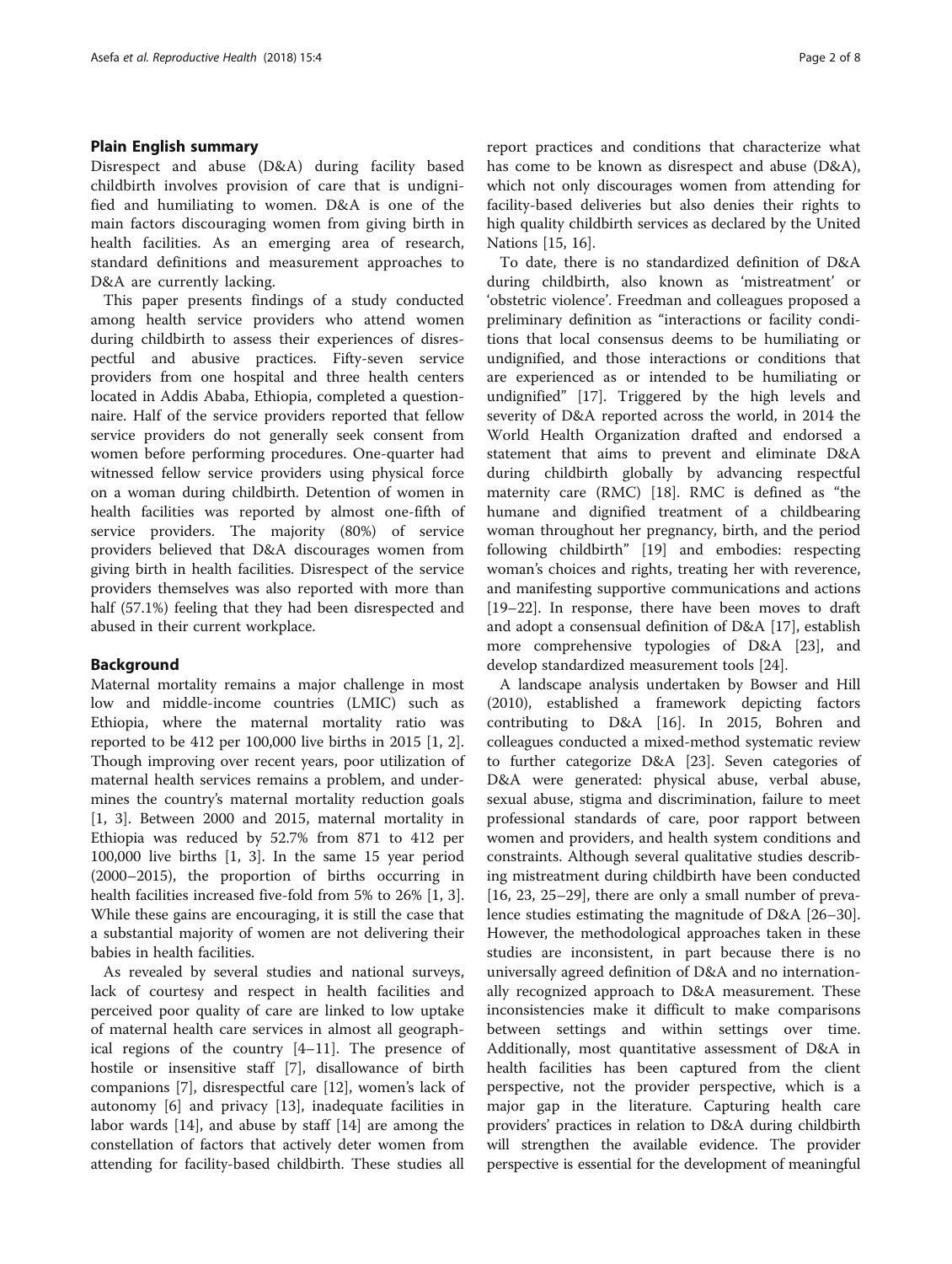definitions of D&A, accurate measurement tools, and effective interventions. Therefore, this study aims to assess service providers' experiences of D&A of women during facility-based childbirth.

# Methods

# Study design and setting

The study reported in this paper is based on analysis of data collected as a component of a larger quantitative study, which was conducted to estimate the prevalence of D&A during facility-based childbirth in Addis Ababa in August 2013 [\[27](#page-7-0)]. Three health centers and one teaching hospital were included in the study. According to the three tier Ethiopian health care system, health centers are categorized in the first tier i.e. as primary health care units that refer clients to primary hospitals. The study hospital is a specialized teaching hospital which serves a population of five million.

#### Population of the study and sample size

Participants in this study were health professionals (midwives, clinical nurses, health officers, and medical doctors), all of whom assisted women at the time of childbirth during the study period (August to September, 2013). A minimum service of six consecutive months in the labour room prior to the data collection period was a criterion for inclusion in the study. This ensured enough time for familiarization with the context and work culture. The study aim was to generate evidence on service providers' experiences of D&A during childbirth. We included all eligible service providers who were willing and available to participate from all four institutions. Accordingly, all service providers  $(N = 61)$  who were on duty in the labor wards during the study period were invited for inclusion in the study. Four service providers did not complete the questionnaire making the final number of participants 57; 34 from the hospital and 23 from the health centers.

#### Research instrument, data collection and processing

The data collection tool was a self-administered questionnaire comprised of four categories: socio-demographic characteristics; professional and work-related characteristics; attitudes and practices related to RMC; and recognition of mistreatment of women during childbirth. A performance standard prepared by the Maternal and Child Health Integrated Program [[31](#page-7-0)] was adapted and translated into local language (Amharic) to assess service providers experiences on D&A. The tool incorporated all seven major types of D&A suggested by Bowser and Hill (physical abuse, non-consented care, non-confidential care, non-dignified care, discrimination, denying care or abandonment, and detention in facilities) [\[16\]](#page-6-0). The section assessing service providers' practices related to D&A in light of RMC included 14 questions with possible responses of either "Always", "Sometimes" or "Never". Eight questions asked about service providers' experiences of witnessing D&A during facility-based childbirth, categorized into "Ever in the past" or "Within the past 30 days". One additional question was included to identify the proportion of respondents who admitted to disrespecting a client, "In your own personal capacity have you ever done anything that made you feel you disrespected or abused women in childbirth?" Another question asked service providers if they had ever been disrespected in their work place by patients, other staff, or health facility administration.

The original questionnaire was developed in English, and later translated into Amharic, the official working language in health facilities. The principal investigator invited potential participants to be part of the study and provided information on the study and how to complete the questionnaire. This took place during group information sessions at the study hospital, and individually at the health centers. To maintain anonymity, completed questionnaires were placed into a sealable envelope by participants, and subsequently collected by a data collector.

SPSS version 16 software was used to enter, clean, and analyze data. Descriptive statistics were used to display frequencies and proportions for all variables. Additionally, the proportion of respondents who had seen at least one episode of D&A during childbirth in their health facility was calculated.

### Data quality management

The questionnaire was pretested in a similar health center that was not included in the study. Five midwives and a clinical nurse completed the questionnaire during the pilot phase. Following this, modifications were made to the questionnaire, especially in relation to the translation of "disrespect and abuse" into the local language, and changing the questions into third person.

# Results

# Socio-demographic and service related characteristics of service providers

A total of 57 health professionals agreed to participate in the survey. Just under 60% were from the hospital while the rest were from the three participating health centers in Addis Ababa (Table [1\)](#page-3-0).

The mean  $\pm$  SD age of the participants was 27.25  $\pm$ 5.45 years, and the majority (83.7%) were below the age of 30 years. Two thirds (64.9%) were female, 25 (43.9%) were midwives, 13 (22.8%) were clinical nurses, 16 (28.1%) were medical doctors and one was an obstetrician. The majority  $(77.2%)$  had less than 5 years' experience. The mean  $\pm$  SD duration of working hours per day was  $9.64 \pm 2.44$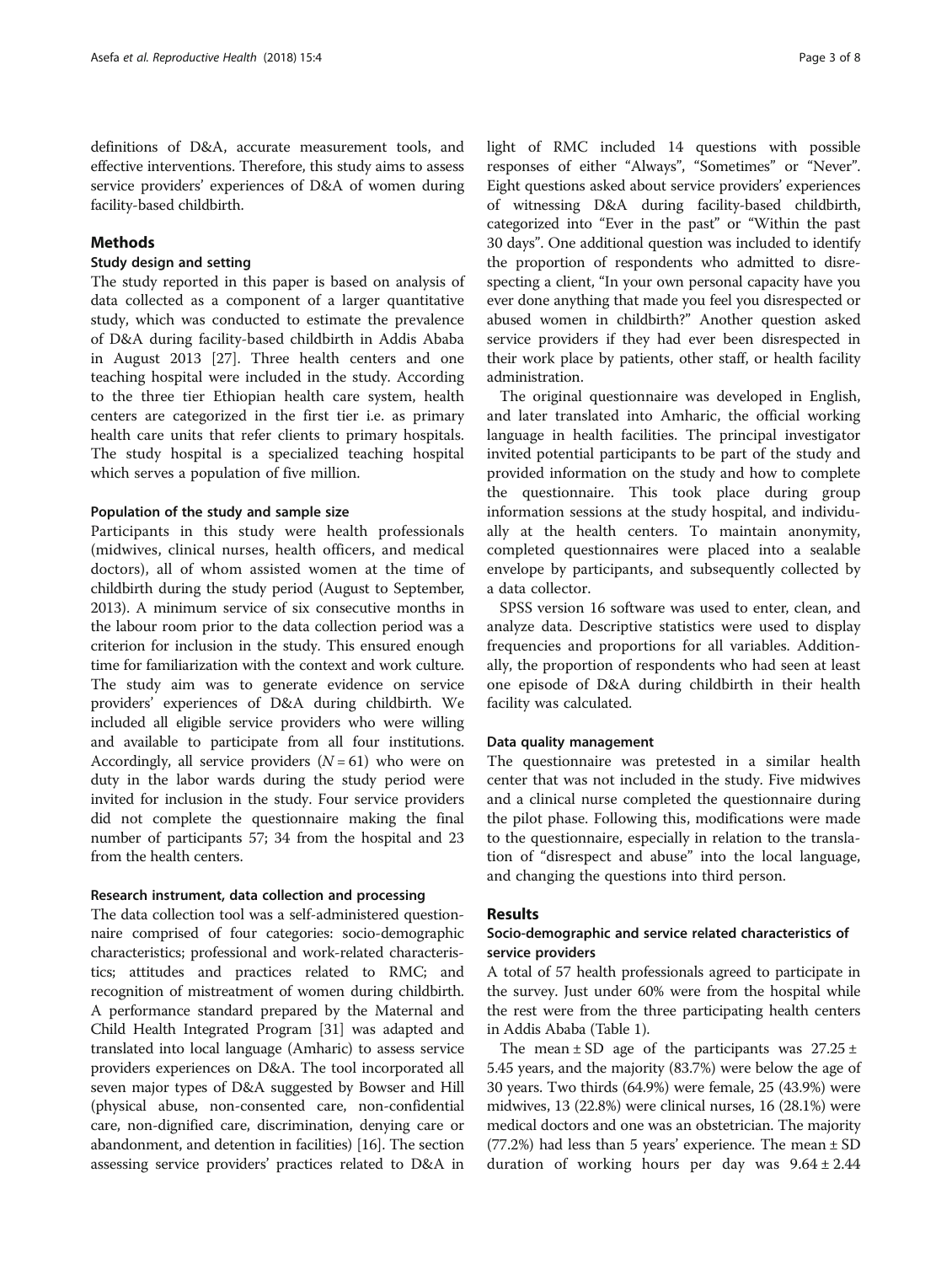| Characteristics                                                              | Frequency (%) |
|------------------------------------------------------------------------------|---------------|
| Type of respondents' health facility                                         |               |
| Hospital                                                                     | 34 (59.6)     |
| Health center                                                                | 24 (40.4)     |
| Total (N)                                                                    | 57 (100.0)    |
| Sex                                                                          |               |
| Male                                                                         | 20 (35.1)     |
| Female                                                                       | 37 (64.9)     |
| Total (N)                                                                    | 57 (100.0)    |
| Age in years $(n = 49)$                                                      |               |
| 29 years and below                                                           | 41 (83.7)     |
| 30 years and above                                                           | 8(16.3)       |
| Total (n)                                                                    | 49 (100.0)    |
| Mean $\pm$ SD = 27.25 $\pm$ 5.45 years                                       |               |
| Current Profession                                                           |               |
| Clinical Nurse                                                               | 13 (22.8)     |
| Midwife                                                                      | 25 (43.9)     |
| Medical Doctor                                                               | 16(28.1)      |
| Health Officer                                                               | 2(3.5)        |
| Gynecologist/Obstetrician                                                    | 1(1.8)        |
| Total (N)                                                                    | 57 (100.0)    |
| Service year with the current profession (in years)                          |               |
| $\leq$ 5                                                                     | 44 (77.2)     |
| $6 - 10$                                                                     | 6(10.5)       |
| $\geq$ 11                                                                    | 7(12.3)       |
| Total (N)                                                                    | 57 (100.0)    |
| Median $\pm$ IQR = 3 $\pm$ 3                                                 |               |
| Estimated service hours per day in MCH settings ( $n = 54$ )                 |               |
| <9h                                                                          | 39 (22.5)     |
| 9–12 h                                                                       | 81 (46.8)     |
| > 12 h                                                                       | 53 (30.6)     |
| Total (n)                                                                    | 54 (100.0)    |
| Mean $\pm$ SD = 9.64 $\pm$ 2.44 h                                            |               |
| Estimated number of deliveries service providers attend per day ( $n = 32$ ) |               |
| $\leq$ 3                                                                     | 17(53.1)      |
| $\geq 4$                                                                     | 15 (46.9)     |
| Total (n)                                                                    | 32 (100.0)    |
| Mean $\pm$ SD = 3.56 $\pm$ 2.0                                               |               |

<span id="page-3-0"></span>Table 1 Socio-demographic and service related characteristics of service providers, Addis Ababa, 2013

and they attended an average of  $3.56 \pm 2.0$  deliveries per day (Table 1).

Service providers' perceptions of their work environment The majority of participants felt that they had a high (52.6%) or very high (31.6%) work load at their facility.

Forty percent felt that they received either poor or very poor support from their facility management, and only 29.8% felt comfortable with the working environment at their facility, meaning they were comfortable with workplace harmony and management support. Despite this, 75.5% of respondents said they enjoyed providing childbirth health services, 87.7% were satisfied with their work, and 58.2% want to continue working in their facility (Table [2\)](#page-4-0).

# Service providers' observations of disrespect and abuse during facility-based childbirth using a respectful maternity care framework

Service providers assessed the provision of respectful care in facility-based childbirth in their health facilities by rating fourteen Likert scale question with three staged responses (see Table [3\)](#page-4-0). Low levels (meaning ≤50%) of several respectful behaviors were consistently observed: Specifically, providers always introducing themselves to laboring mothers (8.8% always, 40.4% never); allowing women to assume the position of their choice during birth (20.4% always, 20.4% never); encouraging the woman's companion to remain with her (24.6% always, 40.4% never); providing appropriate pain relief (41.1% always, 19.6% never); encouraging mothers to ask questions during labor (42.1% always, 17.5% never); obtaining consent prior to procedures (47.4% always, 14% never).

# Service providers' personal observations of disrespectful and abusive care during facility-based childbirth

A quarter of the respondents (25.9%) reported ever witnessing use of physical force or abrasive behavior such as staff slapping or hitting laboring women. Only 4 (7.4%) had observed mothers being separated from their baby unnecessarily, and only 7 (13.2%) had seen mothers left alone or unattended during labor. A third of participants (34.5%) reported that mothers' privacy during labor and delivery was not always protected. Detaining mothers at the facility, against their will, was observed by 9 (18%) participants. Eight participants (14.5%) reported (ever) having personally done things that they feel is disrespectful and abusive to women (Table [4](#page-5-0)). Ensuring women's privacy during childbirth was also a prevailing problem in the past 30 days before the survey; 35.6% of participants had seen mothers whose privacy was not protected. Two of the participants have also reported they have done things that they feel is disrespectful to women in the last 30 days (Table [4](#page-5-0)).

# Service providers' perceptions of the consequences of disrespectful and abusive care during childbirth

More than half (57.1%) of participants felt that they themselves had been disrespected or abused in their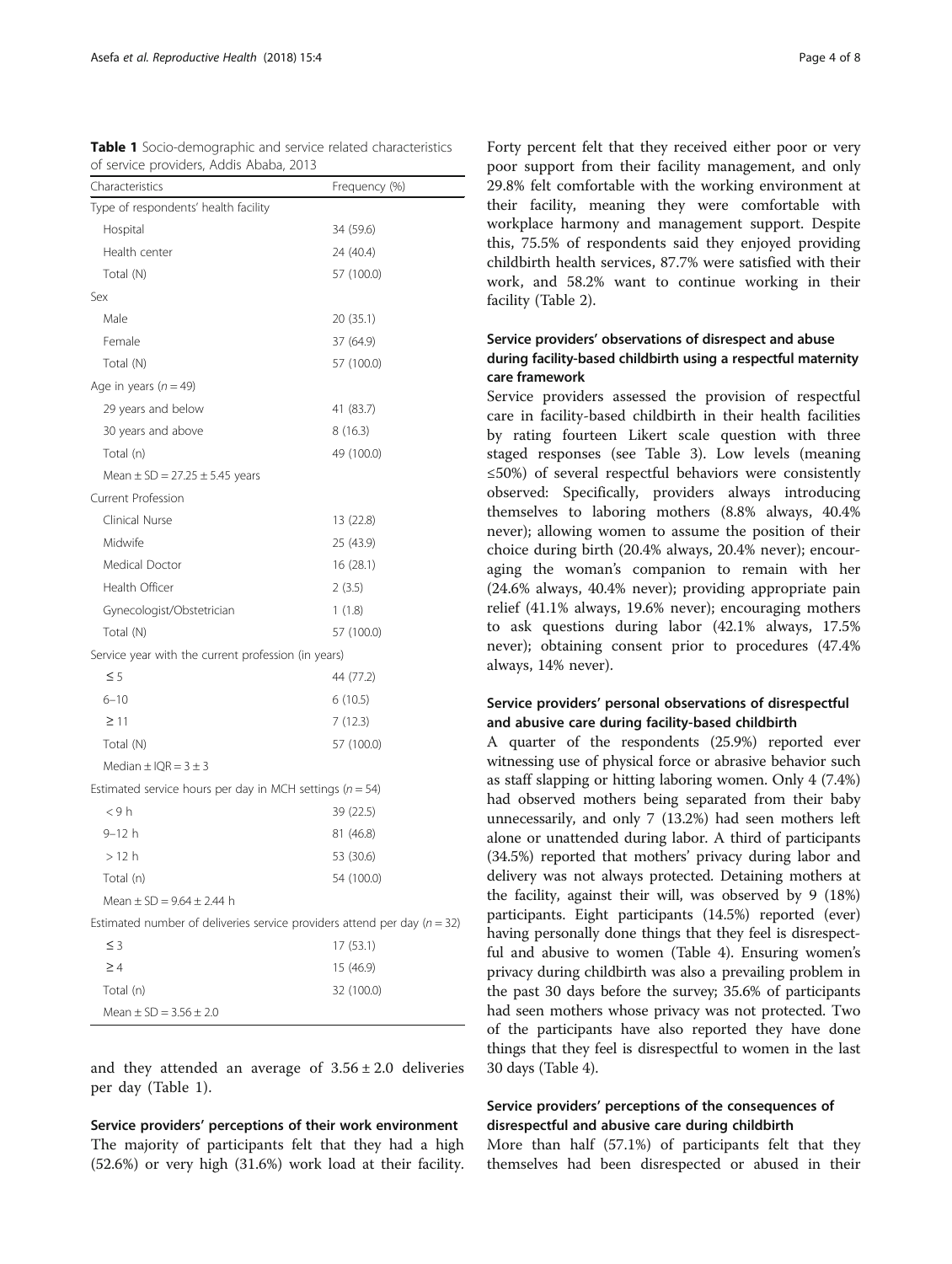<span id="page-4-0"></span>

| Table 2 Service providers' perceptions of their work environment, |  |  |  |
|-------------------------------------------------------------------|--|--|--|
| Addis Ababa, 2013                                                 |  |  |  |

| Characteristics                                                                  | Frequency (%) |  |
|----------------------------------------------------------------------------------|---------------|--|
| How do you rate your work load in your facility?                                 |               |  |
| Very high                                                                        | 18 (31.6)     |  |
| High                                                                             | 30 (52.6)     |  |
| Medium                                                                           | 9(15.8)       |  |
| Low                                                                              |               |  |
| Very low                                                                         |               |  |
| Total (N)                                                                        | 57 (100.0)    |  |
| How do you rate the management support you receive from your health<br>facility? |               |  |
| Very Good                                                                        | 8 (14.5)      |  |
| Good                                                                             | 15 (27.3)     |  |
| Medium                                                                           | 10 (18.2)     |  |
| Poor                                                                             | 9 (16.4)      |  |
| Very Poor                                                                        | 13 (23.6)     |  |
| Total (n)                                                                        | 55 (100.0)    |  |
| How comfortable <sup>®</sup> is the work environment in your health facility?    |               |  |
| Very Good                                                                        | 8 (14.0)      |  |
| Good                                                                             | 9(15.8)       |  |
| Medium                                                                           | 24 (42.1)     |  |
| Poor                                                                             | 8(14.0)       |  |
| Very Poor                                                                        | 8 (14.0)      |  |
| Total (N)                                                                        | 57 (100.0)    |  |
| How happy are you providing childbirth services?                                 |               |  |
| Very Happy                                                                       | 31 (54.4)     |  |
| Happy                                                                            | 12 (21.1)     |  |
| Moderately Happy                                                                 | 10 (17.5)     |  |
| Unhappy                                                                          | 2(3.5)        |  |
| Very Unhappy                                                                     | 2(3.5)        |  |
| Total (N)                                                                        | 57 (100.0)    |  |
| How satisfied are you with your work?                                            |               |  |
| Very Satisfied                                                                   | 22 (38.6)     |  |
| Satisfied                                                                        | 28 (49.1)     |  |
| Neutral                                                                          | 6 (10.5)      |  |
| Unsatisfied                                                                      |               |  |
| Very Unsatisfied                                                                 | 1(1.8)        |  |
| Total (N)                                                                        | 57 (100.0)    |  |
| Do you want to work for your facility in the future? ( $n = 55$ )                |               |  |
| Yes                                                                              | 32 (58.2)     |  |
| No                                                                               | 23 (41.8)     |  |
| Total (n)                                                                        | 55 (100.0)    |  |

\* harmony and facilitation (management and supervision) at work place

work place (by clients or health providers). The majority (79.6%) believed that lack of respectful care discourages pregnant women from coming to health facilities for delivery (Table [5\)](#page-5-0).

| Respectful maternity care elements                                                                               | Response, n (%) |           |           |  |
|------------------------------------------------------------------------------------------------------------------|-----------------|-----------|-----------|--|
|                                                                                                                  | Always          | Sometimes | Never     |  |
| Do service providers, in this facility                                                                           |                 |           |           |  |
| Provide appropriate pain relief or<br>comfort measures<br>for laboring mothers? ( $n = 56$ )                     | 23 (41.1)       | 22 (39.3) | 11 (19.6) |  |
| Introduce themselves to laboring<br>mothers? $(n = 57)$                                                          | 5(8.8)          | 29 (50.9) | 23 (40.4) |  |
| Encourage a mother's companion to<br>remain with her, whenever possible?<br>$(n = 57)$                           | 14 (24.6)       | 20 (35.1) | 23 (40.4) |  |
| Convey information to mothers at a<br>language-level they can understand?<br>$(n = 56)$                          | 32 (57.1)       | 24 (42.9) |           |  |
| Encourage mothers to ask questions<br>during labor? ( $n = 57$ )                                                 | 24 (42.1)       | 23 (40.4) | 10 (17.5) |  |
| Respond to mothers' questions with<br>promptness, politeness, and truthfulness?<br>$(n = 57)$                    | 36 (63.2)       | 20 (35.1) | 1(1.8)    |  |
| Explain to mothers what is being done<br>and what to expect throughout labor and<br>birth? $(n = 56)$            | 33 (58.9)       | 23 (41.1) |           |  |
| Provide periodic updates on status and<br>progress of labor to laboring mothers?<br>$(n = 56)$                   | 28 (50.0)       | 24 (42.1) | 4(7.1)    |  |
| Allow mothers to move around during<br>labor? $(n = 57)$                                                         | 32 (56.1)       | 19 (33.3) | 6(10.5)   |  |
| Allow mothers to assume the position<br>of her choice during birth? ( $n = 54$ )                                 | 11(20.4)        | 32 (59.3) | 11 (20.4) |  |
| Obtain consent or permission of mothers<br>prior to any procedure? ( $n = 57$ )                                  | 27 (47.4)       | 22 (38.6) | 8(14.0)   |  |
| Use curtains or other visual barriers to<br>protect mothers during exams, births and<br>procedures? ( $n = 55$ ) | 33 (60.0)       | 15 (27.3) | 7(12.7)   |  |
| Are mothers encouraged to call for help<br>if they are in need? $(n = 55)$                                       | 33 (60.0)       | 15 (27.3) | 7(12.7)   |  |
| Is it easy for service providers to respond<br>to mothers' calls for help? $(n = 57)$                            | 44 (77.2)       | 10 (17.5) | 3(5.3)    |  |

Table 3 Service providers' experiences of disrespect and abuse using a respectful maternity care framework, Addis Ababa, 2013

## **Discussion**

This study reports on service providers' experience of D&A using data from a parallel study which was conducted in Addis Ababa, in 2013 [\[27\]](#page-7-0). The previous study reported on D&A from the clients' perspective using exit interviews of women who delivered in the study facilities. The current study provides evidence of D&A from the perspective of service providers. Comparing the level of D&A from the two perspectives is not possible; women report individual experiences of D&A while multiple providers may witness D&A of one woman.

Close to 80% of participants in the current study believed that lack of respectful care discourages women from having facility based childbirth. Furthermore, the study participants' observations indicate major gaps in the practice of RMC, although this does not mean they are knowledgeable about RMC. Service providers' poor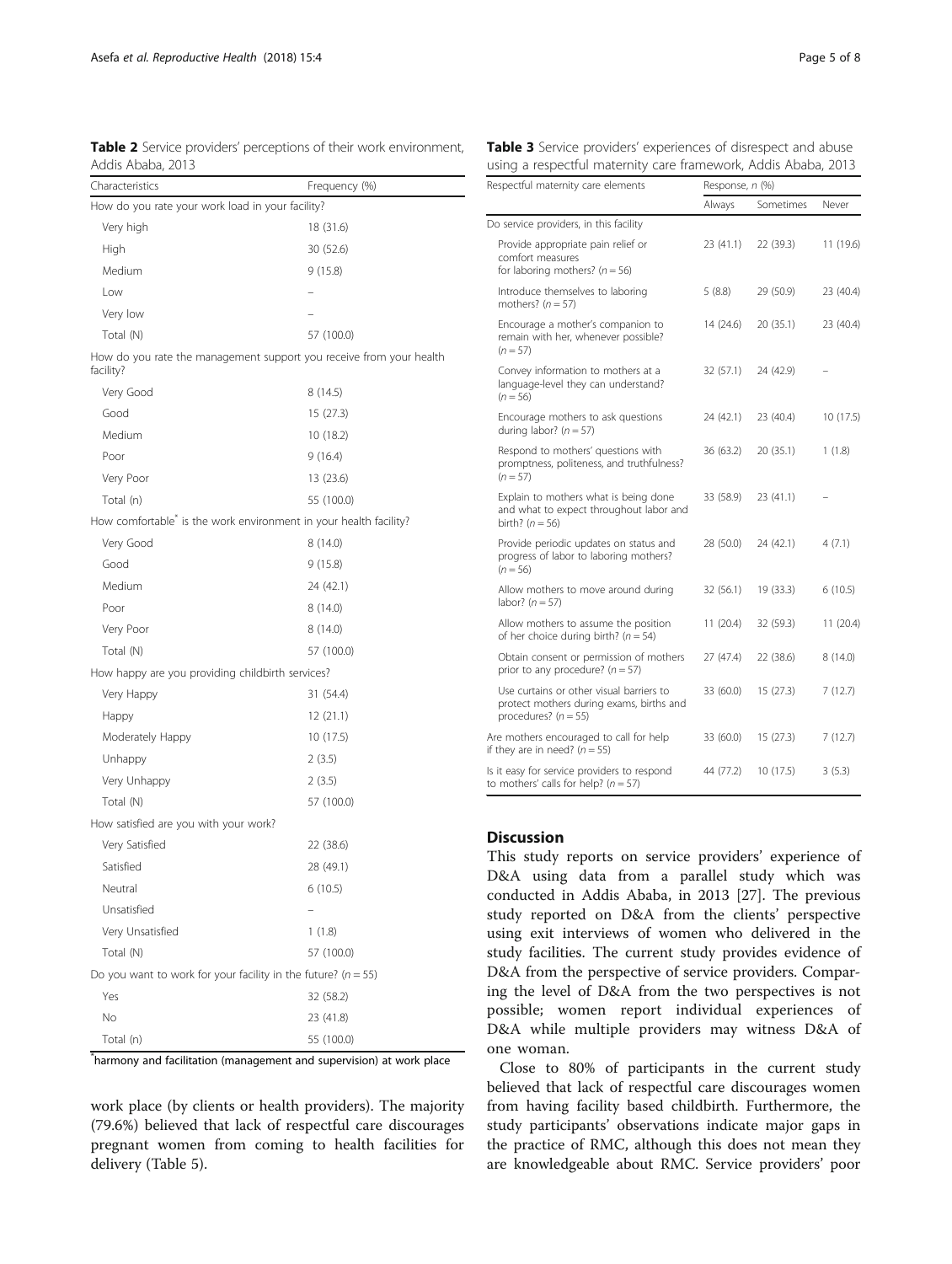<span id="page-5-0"></span>Table 4 Service providers' personal observations of disrespectful and abusive care during childbirth in health facilities, Addis Ababa, 2013

| Questions related to disrespect and abuse                                                                                                                  | Response; Yes, n (%)  |                                     |  |
|------------------------------------------------------------------------------------------------------------------------------------------------------------|-----------------------|-------------------------------------|--|
|                                                                                                                                                            | Ever past<br>$(n1)^a$ | Within the past<br>30 days $(n2)^b$ |  |
| Physical force or abrasive behavior with laboring<br>mothers (for example slapping or hitting them)<br>$(n1 = 54; n2 = 44)$                                | 14 (25.9)             | 1(2.3)                              |  |
| Mothers have been separated from their baby<br>unnecessarily (n1 = 54; n2 = 45)                                                                            | 4(7.4)                | 3(6.7)                              |  |
| Mothers have been denied foods or fluids<br>unnecessarily (n1 = 55; n2 = 45)                                                                               | 5(9.1)                | 2(4.4)                              |  |
| Service providers have used insults, intimidation, 9 (17.0)<br>threats, or coercion to mothers or their<br>companion (n1 = 53; n2 = 45)                    |                       | 4(8.9)                              |  |
| Service providers shown disrespect to mothers<br>based on any specific attribute. (HIV status or<br>ethnic group, for example) ( $n1 = 52$ ; $n2 = 44$ )   | 4(7.7)                |                                     |  |
| Mothers have been left alone or unattended<br>$(n1 = 53; n2 = 45)$                                                                                         | 7(13.2)               | 4(8.9)                              |  |
| Mothers' privacy during labor and delivery has<br>not been protected ( $n1 = 55$ ; $n2 = 45$ )                                                             | 19 (34.5)             | 16 (35.6)                           |  |
| Mothers have been detained at the facility,<br>against their will (n1 = 50; n2 = 41)                                                                       | 9(18.0)               | 2(4.9)                              |  |
| In your own personal capacity have you ever<br>done anything that made you feel you<br>disrespected or abused women in childbirth?<br>$(n1 = 55; n2 = 45)$ | 8(14.5)               | 2(4.4)                              |  |

<sup>a</sup>n1: number of respondents for respective questions aimed at practice of disrespect and abuse ever past in the facility

<sup>b</sup>n2: number of respondents for respective questions aimed at practice of disrespect and abuse within the last 30 days of the interview

attitudes towards RMC have been reported as a reason for non-adherence to recommended RMC practices [[32](#page-7-0)–[34](#page-7-0)]. In this regard, improving service providers' knowledge of RMC has proven to be a successful intervention in Kenya [[35\]](#page-7-0), and Tanzania [[36](#page-7-0)].

A high proportion of participants in the current study had not only witnessed practices of D&A during childbirth but also reported feeling disrespected in their work place, either by clients or other facility staff. This widespread observation and experience of D&A suggests it is normalized in the culture of the study health

Table 5 Service providers' perception on effect of disrespectful care towards utilization of skilled care at birth, Addis Ababa, 2013

| Questions related to disrespect<br>and abuse                                                                                                           | Response; Yes,<br>n(%) |           |  |
|--------------------------------------------------------------------------------------------------------------------------------------------------------|------------------------|-----------|--|
|                                                                                                                                                        | Yes                    | Nο        |  |
| Do you think you have ever been<br>disrespected or abused at your work<br>place by anyone? $(n = 56)$                                                  | 32 (57.1)              | 24 (42.9) |  |
| Do you think lack of respectful care<br>is a factor which discourages pregnant<br>women from coming to health facilities<br>for delivery? ( $n = 54$ ) | 43 (79.6)              | 11 (20.4) |  |

facilities. Normalization of D&A has been identified as one of the main risk factors for D&A [\[16,](#page-6-0) [37\]](#page-7-0).

In this study, questions were asked in the "third person" format to minimize chance of social desirability bias. However, residual social-desirability factors may still be influencing the participants' responses (Eg. Pride in the facility). The level of detention reported in the current study (18%, ever) might not indicate the current situation. This can be explained by the fact that participants who have been working since before the introduction of user fee exemption (2005–2010) for maternal health services had observed detention of women.

High work load (83.2%), poor support from facility management (40%), and the discomfort of the work environment (28%) revealed by this study necessitates a multidimensional effort to improve the quality of childbirth services in these settings. A systematic review of the impacts of facility level interventions on the quality of maternal and newborn health care identified that facility level management interventions and stress management bring positive change to job satisfaction and an overall improvement of desired practices [[38\]](#page-7-0). A process evaluation from Benin demonstrated that introduction of RMC interventions resulted in improvement of midwives treatment of women during childbirth when leadership and commitment of hospital management to RMC is evident [[39\]](#page-7-0). However, it must be noted that one-off interventions, such as short term trainings and workshops, will not bring about sustainable change [\[40](#page-7-0)]. Designing interventions to bring about sustainable positive changes in RMC need to incorporate systems level thinking and action [[40\]](#page-7-0).

A high level (57%) of participants in this study said they had been disrespected and abused in their work place (by clients or health providers). However, the sample size is too small to meaningfully test the relationship between service providers' experience of disrespect and abuse and witnessing or perpetrating D&A. A disrespectful culture in the health facility is believed to be one of the factors contributing to D&A [\[41\]](#page-7-0). The possibility of intersectionality between workplace culture and environment and service providers' practices and attitudes towards women during childbirth is worthy of future investigation.

This study is among a very few studies conducted in LMICs to generate quantitative evidence of disrespectful and abusive practices during facility based childbirth from the service provider perspective. However, the study is limited in terms of reporting an association between key variables due to the small sample size. Additionally, the lack of accepted D&A measurement indicators may have compromised the validity of the data collection instrument.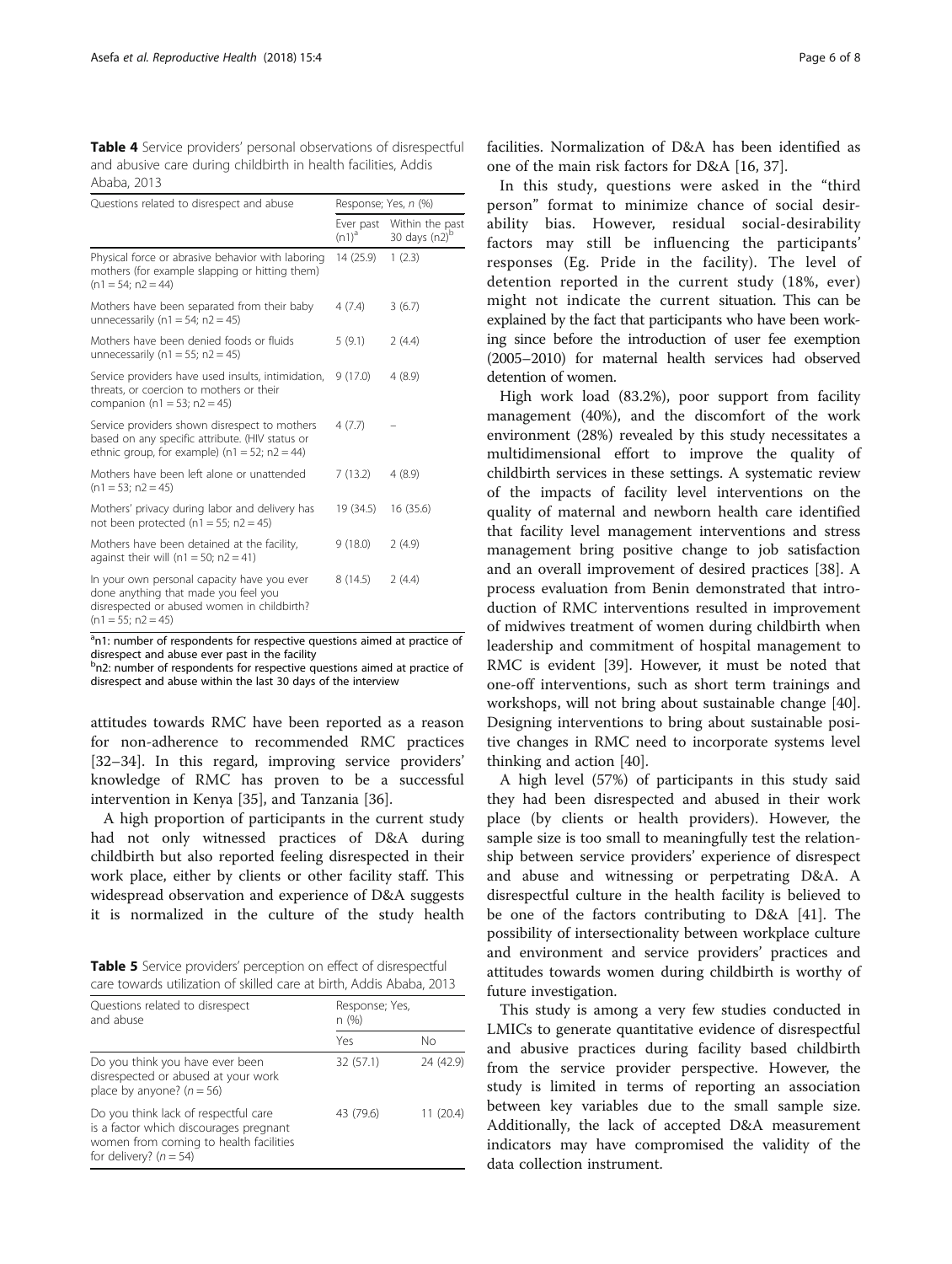# <span id="page-6-0"></span>**Conclusions**

Service providers who attend childbirth in Addis Ababa witness disrespectful and abusive treatment of women by fellow professionals and also themselves can feel disrespected and abused in their work place. Addressing supply side barriers to the provision of RMC needs to focus on improving work performance of service providers by not only providing them with contextspecific training on RMC, but also instilling a systemwide culture of respect in health facilities. This will have the effect of protecting the rights of both women and service providers.

#### Abbreviations

D&A: Disrespect and Abuse; IQR: Interquartile Range; LMIC: Low and Middle-Income Countries; RMC: Respectful Maternity Care; SPSS: Statistical Package for the Social Sciences

#### **Acknowledaments**

We would like to pass our heartfelt thanks to Anne Austin for assisting in the data collection tools development. We also extend our appreciation to all participants of the study and facility administrations for being an active player in the smooth operation of the study.

#### Funding

This study was financed by the Maternal Health Task Force through the Institute of International Education as part of the Maternal Health Young Champions program. The contents of this research article only reflect the authors' opinions but do not show interest/s of neither of the organizations involved in the funding.

#### Availability of data and materials

Reasonable requests can be made to access data from the primary author.

#### Authors' contributions

AA conceived the study; AA and DB designed the study, developed data collection tools; AA trained data collectors, supervised data collection; AA, AM and MK analyzed the data; AA, DB, AM and MK drafted the manuscript. All authors have read and approved the manuscript.

#### Ethics approval and consent to participate

Ethics approval for this study was granted from the ethical review committee located at the Saint Paul's Hospital Millennium Medical College, Addis Ababa. Participants received information about purpose of the study, data collection procedures, and maintenance of anonymity and confidentiality before seeking a written informed consent. Furthermore, letters of permission and support were secured from SPHMMC and Addis Ababa City Administration Health Bureau.

#### Consent for publication

Not applicable.

#### Competing interests

The authors declare that they have no competing interests.

#### Publisher's Note

Springer Nature remains neutral with regard to jurisdictional claims in published maps and institutional affiliations.

#### Author details

<sup>1</sup>School of Public and Environmental Health, College of Medicine and Health Sciences, Hawassa University, P.O.Box 70, Hawassa, Ethiopia. <sup>2</sup>Nossal Institute for Global Health, School of Population and Global Health, The University of Melbourne, Level 5, 333 Exhibition Street, Melbourne 3000, Australia. <sup>3</sup>Department of Obstetrics and Gynecology, Saint Paul's Hospital Millennium Medical College, P.O.Box 143079, Addis Ababa, Ethiopia.

#### References

- 1. Central Statistical Agency (CSA) [Ethiopia], ICF. Ethiopia demographic and health survey 2016: key indicators report. Addis Ababa, and Rockville: CSA and ICF; 2016.
- 2. World Health Organization. Trends in maternal mortality: 1990 to 2015: estimates by WHO, UNICEF, UNFPA, World Bank Group and the United Nations population division. Geneva: World Health Organization; 2015.
- 3. Central Statistical Agency [Ethiopia], ICF International. Ethiopia demographic and health survey 2011. Addis Ababa and Calverton: Central Statistical Agency and ICF International. p. 2012.
- 4. Yebyo H, Alemayehu M, Kahsay A. Why do women deliver at home? Multilevel modeling of Ethiopian National Demographic and health survey data. PLoS One. 2015;10:e0124718.
- 5. Tebekaw Y, James Mashalla Y, Thupayagale-Tshweneagae G. Factors influencing Women's preferences for places to give birth in Addis Ababa, Ethiopia. Obstet Gynecol Int. 2015;2015:439748.
- 6. Tarekegn SM, Lieberman LS, Giedraitis V. Determinants of maternal health service utilization in Ethiopia: analysis of the 2011 Ethiopian demographic and health survey. BMC Pregnancy Childbirth. 2014;14:161.
- 7. Sipsma H, Thompson J, Maurer L, Bradley E, Curry L. Preferences for home delivery in Ethiopia: provider perspectives. Glob Public Health. 2013;8:1014–26.
- 8. Mirkuzie AH. Exploring inequities in skilled care at birth among migrant population in a metropolitan city Addis Ababa, Ethiopia; a qualitative study. Int J Equity Health. 2014;13:110.
- 9. Jackson R, Tesfay FH, Gebrehiwot TG, Godefay H. Factors that hinder or enable maternal health strategies to reduce delays in rural and pastoralist areas in Ethiopia. Tropical Med Int Health. 2016;22(2):148–60.
- 10. Hailu D, Berhe H. Determinants of institutional childbirth service utilisation among women of childbearing age in urban and rural areas of Tsegedie district, Ethiopia. Midwifery. 2014;30:1109–17.
- 11. Asseffa NA, Bukola F, Ayodele A. Determinants of use of health facility for childbirth in rural Hadiya zone, southern Ethiopia. BMC Pregnancy Childbirth. 2016;16:355.
- 12. Alemayehu M, Mekonnen W. The prevalence of skilled birth attendant utilization and its correlates in north West Ethiopia. Biomed Res Int. 2015;2015:436938.
- 13. Roro MA, Hassen EM, Lemma AM, Gebreyesus SH, Afework MF. Why do women not deliver in health facilities: a qualitative study of the community perspectives in south central Ethiopia? BMC Res Notes. 2014;7:556.
- 14. King R, Jackson R, Dietsch E, Hailemariam A. Barriers and facilitators to accessing skilled birth attendants in afar region, Ethiopia. Midwifery. 2015;31:540–6.
- 15. United Nations General Assembly. Technical guidance on the application of a human rightsbased approach to the implementation of policies and programmes to reduce preventable maternal morbidity and mortality: United Nations. Geneva: Office of the United Nations High Commissioner for Human Rights; 2012.
- 16. Bowser D, Hill K. Exploring evidence for disrespect and abuse in facilitybased childbirth-a landscape analysis of the global situation of abuse and disrespect in maternity care. Boston: USAID, Traction Project; 2010.
- 17. Freedman LP, Ramsey K, Abuya T, Bellows B, Ndwiga C, Warren CE, Kujawski S, Moyo W, Kruk ME, Mbaruku G. Defining disrespect and abuse of women in childbirth: a research, policy and rights agenda. Bull World Health Organ. 2014;92:915–7.
- 18. World Health Organization. The prevention and elimination of disrespect and abuse during facility-based childbirth. Geneva: World Health Organization; 2014.
- 19. Charity N, Warren C, Abuya T, Kanya L, Maranga A, Ochieng C, Wanjala M, Chelang'at B, Njeru A, Gituto A, et al. Promoting respectful maternity care a training guide for facility-based workshops. New York: Population Council; 2015.
- 20. International Federation of G, Obstetrics, International Confederation of M, White Ribbon A, International Pediatric A, World Health O, International Federation of G, Obstetrics. Mother-baby friendly birthing facilities. Int J Gynaecol Obstet. 2015;128:95–9.
- 21. Miller S, Abalos E, Chamillard M, Ciapponi A, Colaci D, Comande D, Diaz V, Geller S, Hanson C, Langer A, et al. Beyond too little, too late and too much, too soon: a pathway towards evidence-based, respectful maternity care worldwide. Lancet. 2016;388(10056):2176–92.